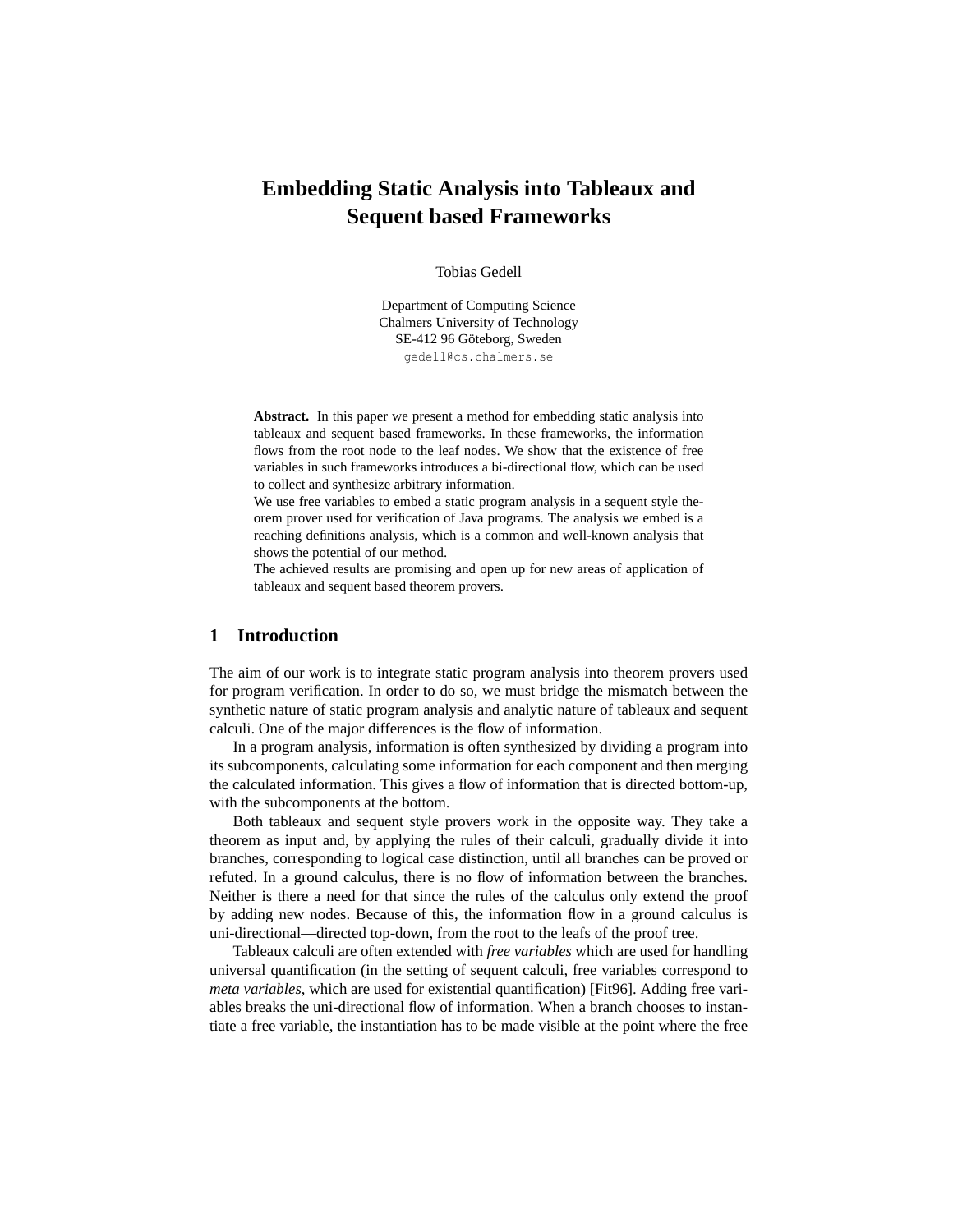variable was introduced. Therefore, some kind of information flow backwards in the proof has to exist. By exploiting this bi-directional flow we can collect and synthesize arbitrary information which opens up for new areas of application of the calculi.

We embed our program analysis in a sequent calculus using meta variables. The reason for choosing a program analysis is that logics for program verification could greatly benefit from an integration with program analysis. An example of this is the handling of loops in programs. Often a human must manually handle things like loops and recursive functions. Even for program constructs, which a verification system can cope with automatically, the system sometimes performs unnecessary work. Such a system could benefit from having a program analysis that could cheaply identify loops and other program constructs that can be handled using specialized rules of the program logics that do not require user interaction. An advantage of embedding a program analysis in a theorem prover instead of implementing it in an external framework, is that it allows for a closer integration of the analysis and prover.

The main contributions of this work are that:

- **–** We show how synthesis can be performed in a tableau or sequent style prover, which opens up for new areas of application.
- **–** We show how the rules of a program analysis can be embedded into a program logic and coexist with the original rules by using a tactic language.
- **–** We give a proof-of-concept of our method. We do this by giving the full embedding of a program analysis in an interactive theorem prover.

The outline of this paper is as follows: In Section 2 we elaborate more on how we use the bi-directional flow of information; In Section 3 we briefly describe the theorem prover used for implementing our program analysis; In Section 4 we describe the program analysis; in Section 5 we present the embedding of the analysis in the theorem prover; in Section 6 we draw some conclusions; and in Section 7 we discuss future work.

# **2 Flow of Information**

By using the mechanism for free variables we can send information from arbitrary nodes in the proof to nodes closer to the root. This is very useful to us since our program analysis needs to send information from the subcomponents of the program to the root node. In a proof, the subcomponents of the program correspond to leaf nodes. To show how it works, consider a tableau created with a destructive calculus where, at the root node, a free variable *I* is introduced. When *I* is instantiated by a branch closure, the closing substitution is applied to all branches where *I* occurs. This allows us to embed various analyses. One could, for example, imagine a very simple analysis that finds out whether a property  $P$  is true for any branch in a proof. In order to do so, we modify the closure rule. Normally, the closure rule tries to find two formulas  $\varphi$  and  $\neg \psi$  in the same branch and a substitution that unifies  $\varphi$  and  $\psi$ . The new closure rule is modified to search for a closing substitution for a branch and if it finds one, check whether *P* is true for the particular branch. If it is, then the closing substitution is extended with an instantiation of the free variable *I* to a constant symbol *c*. We can now use this calculus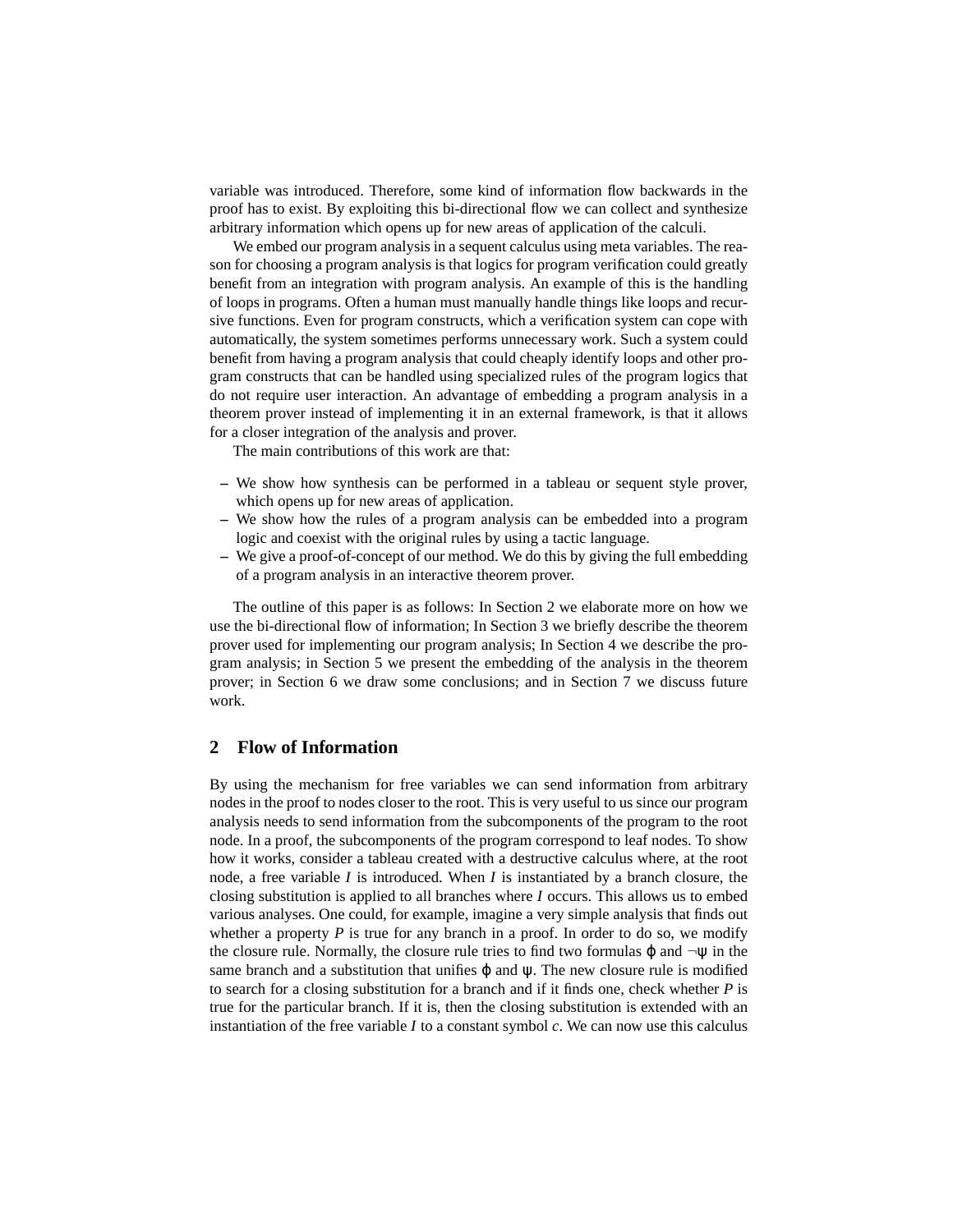

**Fig. 1.** Example tableau

to construct a proof as usual and when it is done, check whether *I* has been instantiated or not. If it has, then we know that *P* was true for at least one of the branches. Note that we are not interested in *what I* was instantiated to, just the fact that it *was* instantiated.

There is still a limit to how much information that can be passed to the root node. It is not possible to gather different information from each branch closure since they all use the same variable, *I*, to send their information. In particular, the reaching definitions analysis that we want to embed needs to be able to compute different information for each branch in the proof.

This can be changed by modifying the extension rule. When two branches are created in a proof, two new free variables,  $I_L$  and  $I_R$ , are introduced and  $I$  instantiated to *branch*( $I_L$ , $I_R$ ).  $I_L$  is used as the new *I*-variable for the left branch and  $I_R$  for the right branch. By doing this we ensure that each branch has its own variable for sending information. This removes the possibility of conflicting instantiations, since each *I*-variable will be instantiated at most once, either by extending or closing the branch to which it belongs.

When the tableau shown in Figure 1 has been closed, we get the instantiation of *I*, which will be the term *branch*(*branch*(*info*<sub>1</sub>,*info*<sub>2</sub>),*branch*(*info*<sub>3</sub>,*info*<sub>4</sub>)) that contains the information collected from all four branches. We have now used the tableau calculus to synthesize information from the leaf nodes.

We are now close to being able to implement our program analysis. The remaining problem is that we want to be able to distinguish between different types of branches. An example of this is found in Section 4.2 where different types of branches compute different collections of equations. We overcome this problem by, instead of always using the function symbol *branch*, allowing arbitrary function symbols when branching.

#### **2.1 Non Destructive Calculi**

In a non destructive constraint tableau, as described in [Gie01], it is possible to embed analyses using the same method.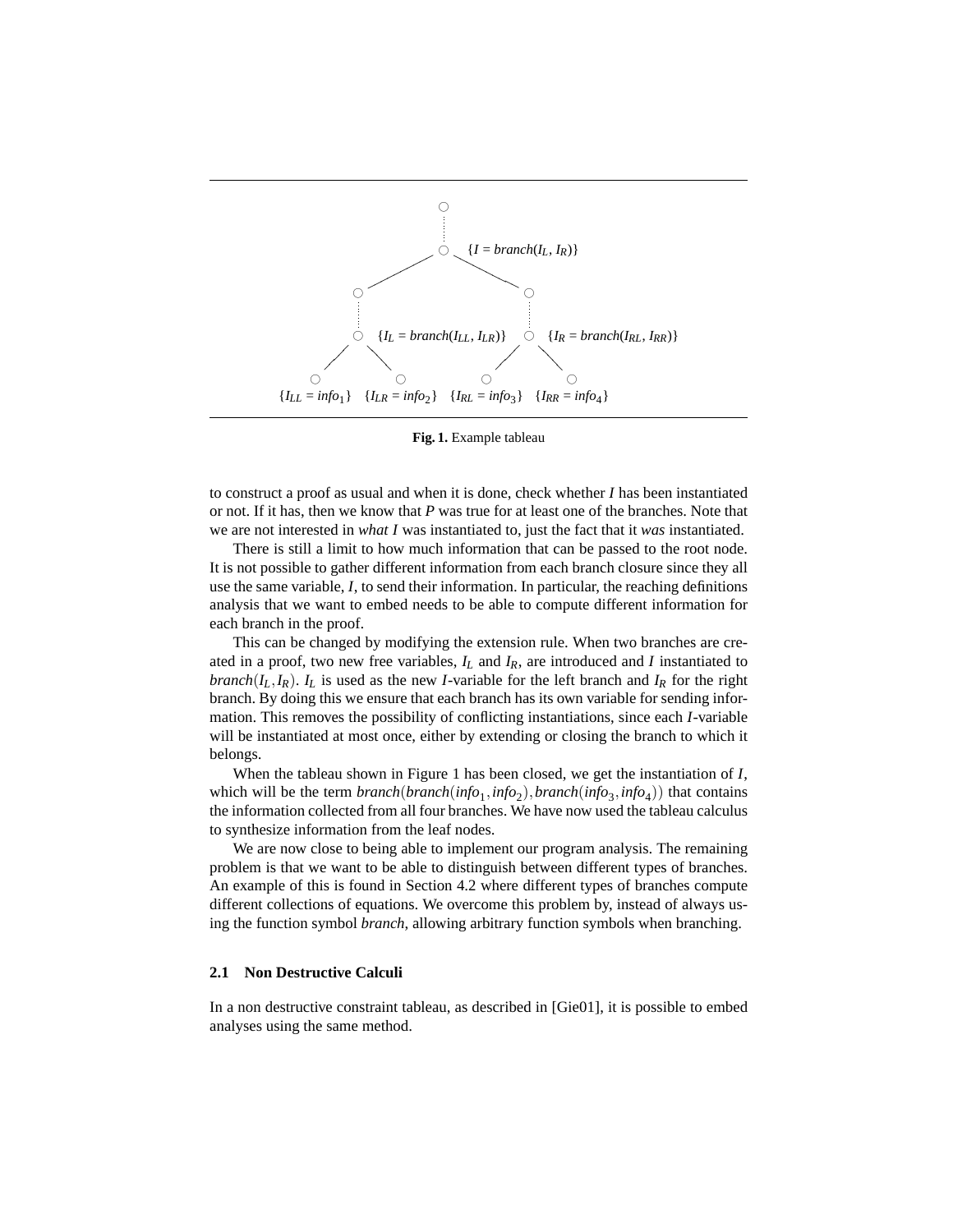In a constraint tableau, each node *n* has a *sink* object that contains all closing substitutions for the sub tableau having *n* as its top node. When adding a node to a branch, all closing substitutions of the branch are added to the node's sink object. The substitutions in the sink object are then sent to the sink object of the parent node. If the parent node is a node with more than one child, it has a *merger* object that receives the substitution and checks whether it is a closing substitution for all children. If it is, then it is propagated upwards to the sink object of the parent node, otherwise it is discarded. If the parent node only has one child, the substitution is directly sent to the node's parent node.

A tableau working like this is called non destructive since the free variables are never instantiated. Instead, a set of all possible closing instantiations is calculated for each branch and propagated upwards. When a closing substitution reaches the root node, the search is over since we know that it closes the entire tableau.

Using our method in a non destructive constraint tableau is easy. We modify the sink object of the root node to not only, when a closing substitution is found, tell us that the tableau is closable but also give us the closing substitution. The infrastructure with the sink objects could also make it easy to implement some of the extensions described in Section 7.

# **3 The KeY Prover**

For the implementation, we choose an interactive theorem prover with a tactic programming language, the KeY system  $[ABB^+04]$ . The KeY system is a theorem prover for the Java Card language that uses a dynamic logic [Bec01]. The dynamic logic is a modal logic in which Java programs can occur as parts of formulas. An example of this is the formula,

```
\langle i = 1; \rangle > i > 0,
```
that denotes that after executing the assignment  $i = 1$ ; the value of the variable *i* is greater than 0.

The KeY system is based on a non destructive sequent calculus with a standard semantics. It is well known that sequent calculi can be seen as the duality of tableaux calculi and we use this to carry over the method described in Section 2 to the sequent calculus used by KeY.

#### **3.1 Tactic Programming Language**

Theorem provers for program verification typically need to have a large set of rules at hand to handle all constructs in a language. Instead of hard-wiring these into the core of the theorem prover, one can opt for a more general solution and create a domain specific tactic language, which is used to implement the rules.

The rules written in the tactic language of  $KeY$  are called taclets [BGH+04]. A taclet can be be seen as an implementation of a sequent calculus rule. In most theorem provers for sequent calculi, the rules perform some kind of pattern matching on sequents. Typically, the rules consist of a guard pattern and an action. If a sequent matches the guard pattern then the rule is applied and the action performed on the sequent. What it means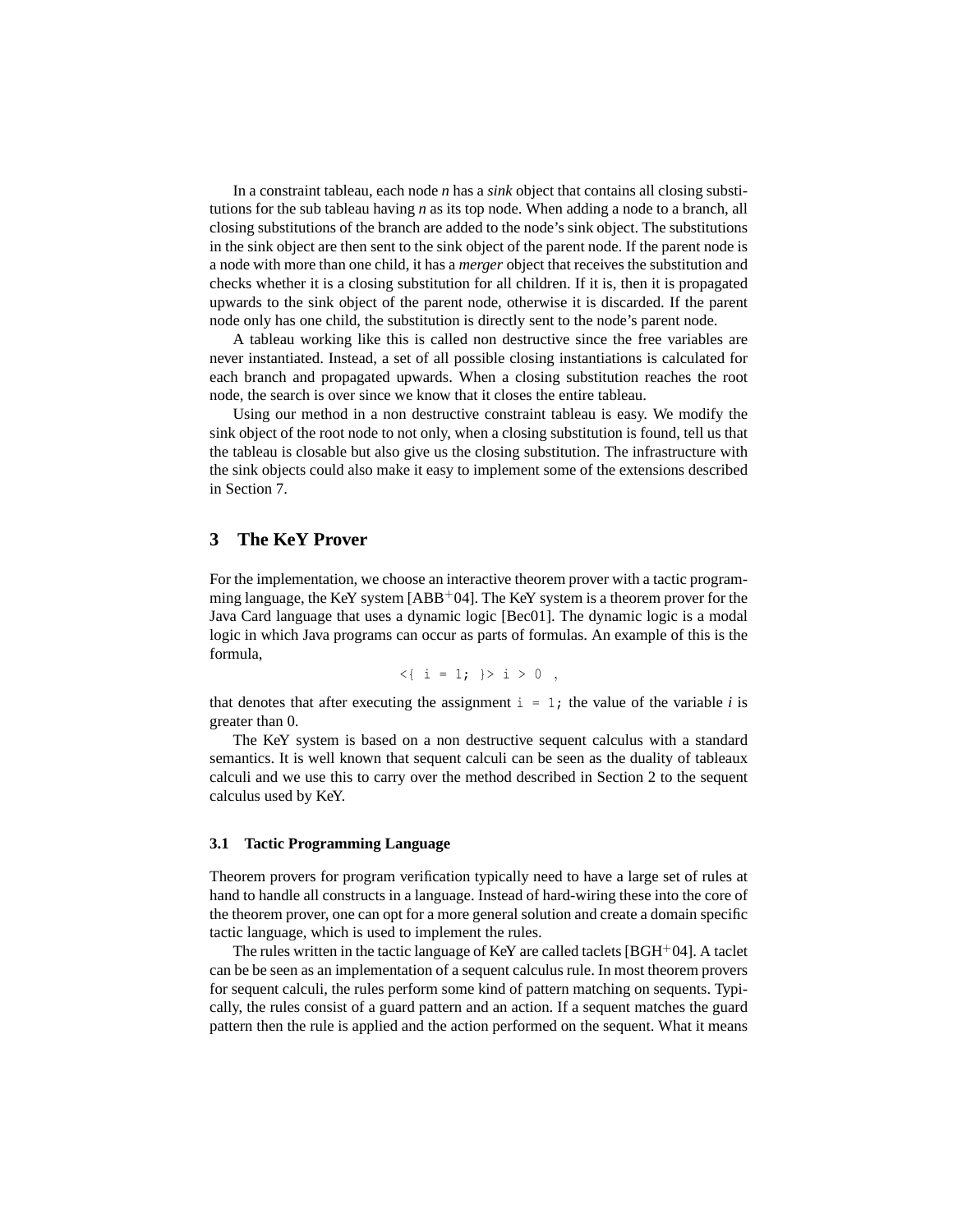for the pattern of a taclet to match a sequent is that there is a unifying substitution for the pattern and the sequent under consideration. The actions that can be performed include closing a proof branch, creating modified copies of sequents, and creating new proof branches.

We now have a look at the syntax of the tactic language and start with one of the simplest rules, the close by true rule.

```
close_by_true {
find (==> true)
close goal
};
```
The pattern matches sequents where *true* can be found on the right hand side. If *true* can be found on the right hand side, we know that we can close the proof branch under consideration, which is done by the close goal action.

If we, instead of closing the branch, want to create a modified copy of the sequent we use the replacewith action.

```
not_left {
find (lb ==)replacewith (==> b)
};
```
If we find a negated formula *b* on the left hand side we replace it with *b* on the right hand side.<sup>1</sup> The proof branch will remain open, but contain the modified sequent. We can also create new proof branches by using multiple replacewith actions.

So far, we have only considered sequents that do not contain embedded Java programs. When attaching programs to formulas, one has to choose a modality operator. There are a number of different modality operators having different semantics. The diamond operator  $\langle \mathbf{p} \rangle$  says that there is a terminating execution of the program p after which the formula φ holds. The box operator  $[{p}]$  φ says that after all terminating executions the formula  $\phi$  holds. For our purpose, the modalities do not have any meaning since we are not trying to construct a proof in the traditional way. Regardless of this, the syntax of the taclet language forces us to have a modality operator attached to all programs. We, therefore, arbitrarily choose to use the diamond operator. In the future, it would be better to have a general-purpose operator with a free semantics that could be used for cases like this.

As an example of a taclet matching an embedded Java program, consider the following taclet, that matches an assignment of a literal to a variable attached to the formula *true* and closes the proof branch:

```
term_assign_literal {
 find (==> \{ #var = #literal; \} \{true) )
 close goal
};
```
<sup>&</sup>lt;sup>1</sup> Note that  $\Gamma$  and  $\Delta$  are only implicitly present in the taclet.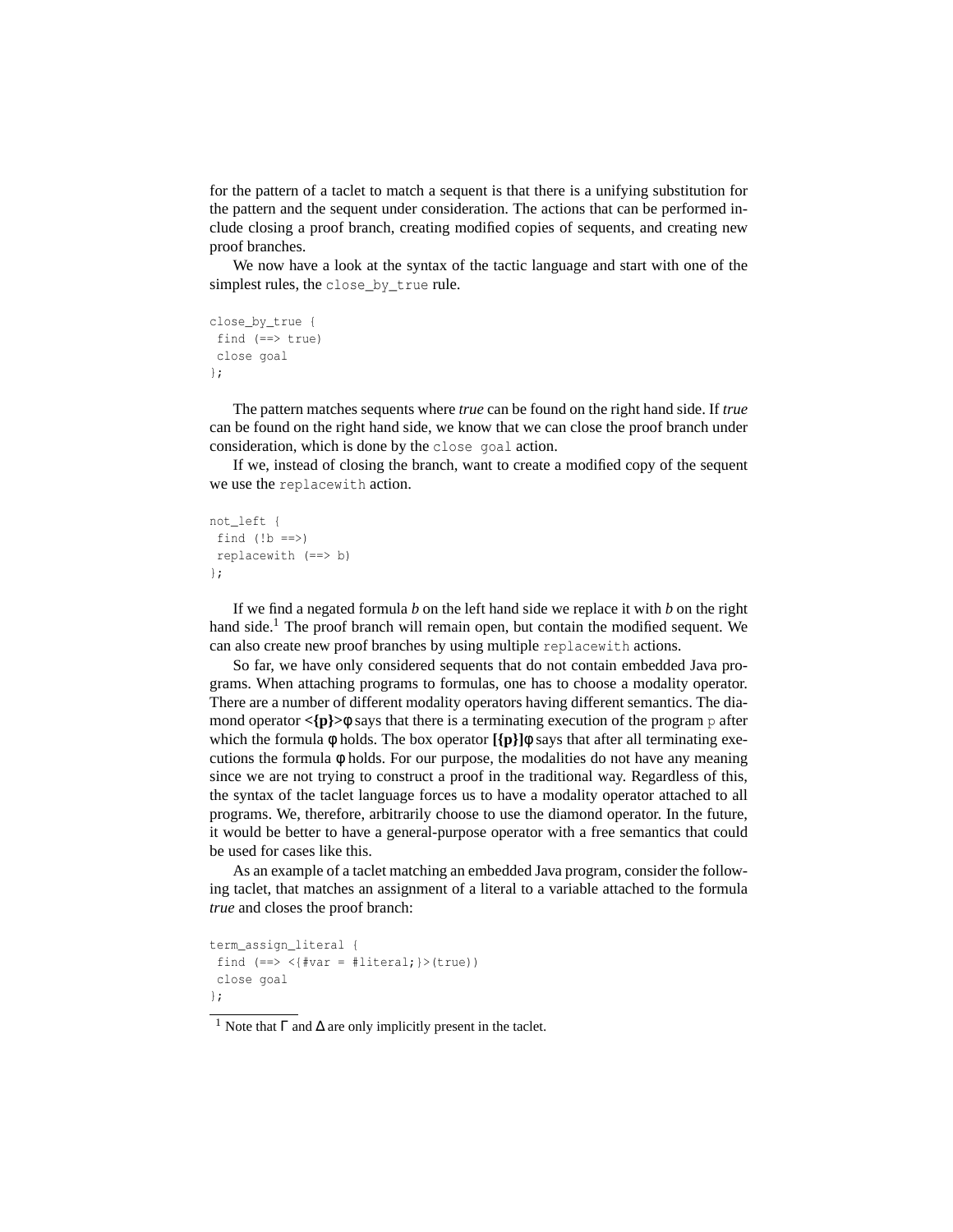## **4 Reaching Definitions Analysis**

The analysis we choose to implement using our technique is *reaching definitions analysis* [NNH99]. This analysis is commonly used by compilers to perform several kinds of optimization such as, for example, loop optimization and constant computation [ASU86]. The analysis calculates which assignments may reach each individual statement in a program. Consider the following program, consisting of three assignments, where each statement is annotated with a label so that we can uniquely identify them.

$$
a = 1
$$
;  $b = 1$ ;  $a = 1$ ;

Let us look at the statement annotated with 1. The statement executed before it (which we will call its previous statement) is the assignment  $a \stackrel{0}{=} 1$ ; and since a has not yet been reassigned it still contains the value 1. We say that the assignment annotated with 0 *reaches* the statement annotated with 1. For each statement, we calculate the set of labels of the assignments that reach the statement before and after it has been executed. We call these sets the entry and exit sets. For this example, the label 0 will be in the entry set of the last assignment but not in its exit set, since the variable a is re-assigned. We do not just store the labels of the assignments in the sets, but also the name of the variable that is assigned. The complete entry and exit sets for our example program look as follows:

|                | label <b>Entry</b>                                | Exit       |
|----------------|---------------------------------------------------|------------|
| $\overline{0}$ | $\vert \{ \}$                                     | ( (a, 0) ) |
|                |                                                   |            |
| $\overline{2}$ | $\{(a, 0)\}\{(a, 0), (b, 1)\}\{(b, 1), (a, 2)\}\$ |            |

It is important to understand that the results of the analysis will be an *approximation*. It is undecidable to calculate the exact reaching information, which can easily be proven by using the halting problem. We will, however, ensure that the approximation is *safe*, which in this context means that if an assignment reaches a statement then the label of the assignment must be present in the entry set of that statement. The reverse may not hold, a label of an assignment being present in an entry set of a statement, does not necessarily mean that the assignment may reach that statement.

It is easy to see that for any program, a sound result of the analysis would be to let all entry and exit sets be equal to the set of all labels occurring in the program. This result would, of course, not be useful; what we want are as precise results as possible.

The analysis consists of two parts: a constraint-generation part and a constraintsolving part. The constraint-generation part traverses the program and generates a collection of equations defining the entry and exit sets. The equations are then solved by the constraint-solving part that calculates the actual sets.

#### **4.1 Input Language**

As input language, we choose a very simple language, the WHILE-language, which consists of assignments, block statements and if- and while-statements. We choose a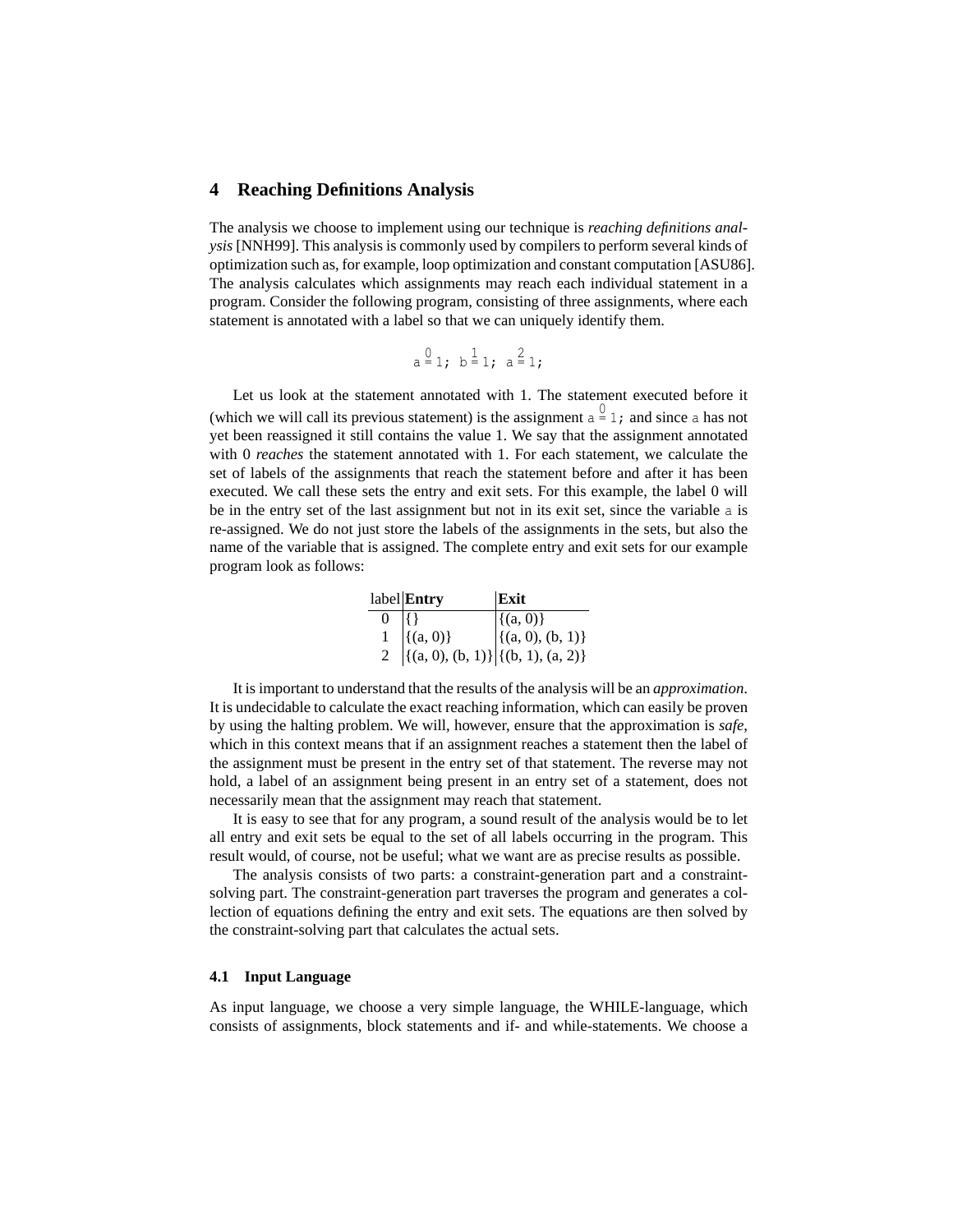simple language because we do not want to wrestle with a large language but instead show the concept of how the static program analysis can be implemented.

In the language, a program consists of a number of statements.

| Programs          |      | program ::= $stmt^+$                     |
|-------------------|------|------------------------------------------|
| <b>Statements</b> | stmt | $\cdots = var \stackrel{1bl}{=} expr;$   |
|                   |      | $\mathbf{if}_{1bl}(term)$ stmt else stmt |
|                   |      | while <sub>lbl</sub> (term) stmt         |
|                   |      | $\{stmt^*\}$                             |

*lbl* ranges over the natural numbers and will be unique for each statement. We do not annotate block statements since they are just used to group multiple statements.

To simplify our analysis, we impose the restriction that all expressions *expr* must be free from side-effects. Since removing side-effects from expressions is a simple and common program transformation, this restriction is reasonable to make.

#### **4.2 Rules of the Analysis**

We now look at the constraint-generation part of the analysis and start by defining the collections of equations that will be generated. These equations will characterize the reaching information in the analyzed program.

Equations 
$$
\Pi ::= 0
$$
  
\n $| \quad \text{Entry}(lbl) = \Sigma$   
\n $| \quad \text{Exit}(lbl) = \Sigma$   
\n $| \quad \Pi \wedge \Pi$  (1)

0 is the empty collection of equations. **Entry**(*lbl*) =  $\Sigma$  and **Exit**(*lbl*) =  $\Sigma$  are equations defining the entry and exit sets of the statement annotated with *lbl* to be equal to the set expression  $\Sigma$ . We let  $\wedge$  be the conjunction operator that merges two collections of equations.

The set expressions,

Set expressions 
$$
\Sigma ::= 0
$$
  
\n
$$
| (var, lbl)
$$
  
\n
$$
| \text{Entry}(lb)
$$
  
\n
$$
| \text{Exit}(lb)
$$
  
\n
$$
| \Sigma \cup \Sigma
$$
  
\n
$$
| \Sigma \Sigma
$$
  
\n(2)

are used to build up the entry and exit sets.  $\theta$  is the empty set (the overloading of this symbol will not cause any confusion). (*var*,*lbl*) is the set consisting of only a single reaching assignment. **Entry**(*lbl*) and **Exit(***lbl***)** refer to the values of the entry and exit sets of the statement annotated with *lbl*. ∪ and **-** are the union and difference operators.

The rules of the analysis are of the form  $\ell_0 \vdash s \Downarrow \ell_1 : \Pi$ , where *s* is the statement under consideration,  $\ell_0$  is the label of the statement executed before *s* (we will sometimes call this statement the *previous* statement),  $\ell_1$  the label of the last executed statement in *s*, and Π the equations characterizing the reaching information of the statement *s*.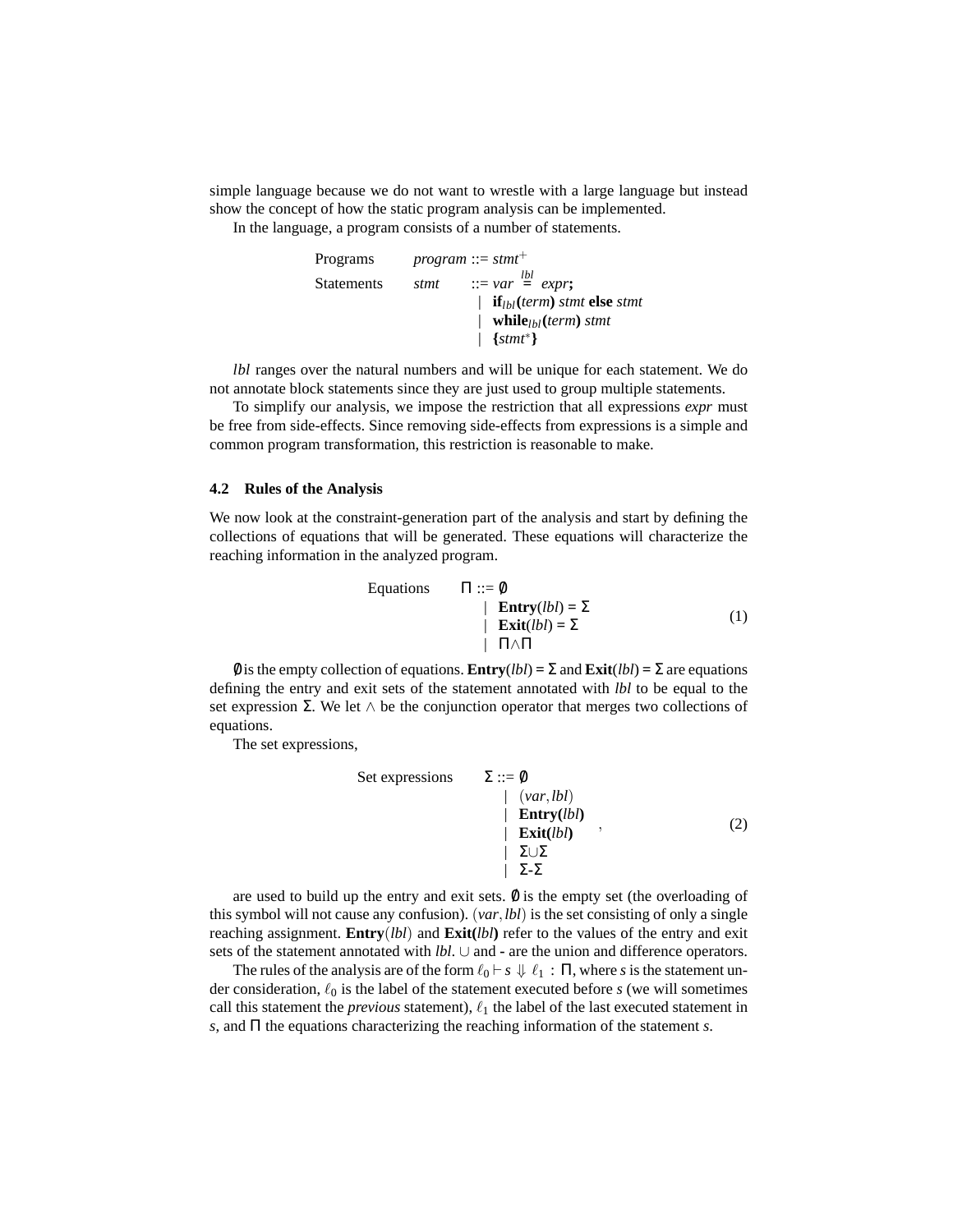The intuition behind this form is that we need to know the label of the statement executed before *s* because we will use its exit set when analyzing *s*. After we have analyzed *s*, we need to know the label of the last executed statement in *s* (which will often be *s* itself) because the statement executed after *s* needs to use the right exit set. Then, the most important thing to know is, of course, what equations were collected when analyzing *s*.

In the assignment rule,

ASSIGN

$$
\ell_0 \vdash x \stackrel{\ell_1}{=} e; \Downarrow \ell_1 : \text{Entry}(\ell_1) = \text{Exit}(\ell_0) \land
$$
  
Exit( $\ell_1$ ) = ( $x, \ell_1$ )  $\cup$  (Entry( $\ell_1$ ) -  $\bigcup_{\ell \in \text{lbl}} (x, \ell)$ )

,

,

we know that the reaching assignments in the entry set will be exactly those that were reaching after the previous statement was executed. This is expressed by the equation **Entry**( $\ell_1$ ) = **Exit**( $\ell_0$ ). For the exit set, we know that all previous assignments of *x* will no longer be reaching. The assignments of all other variables will remain untouched. We therefore let the exit set be equal to the entry set from which we have first removed all previous assignments of *x* and then added the assignment  $(x, \ell_1)$ . This is expressed by the equation  $\text{Exit}(\ell_1) = (x, \ell_1) \cup (\text{Entry}(\ell_1) - \bigcup_{\ell \in \text{lbl}} (x, \ell)).$ 

So far, we have not seen the need for including the label of the previous statement in the rules. This is illustrated by the rule for if-statements:

$$
\frac{I\mathrm{F}}{\ell_0 \vdash \mathbf{if}_{\ell_1}(e) \ s_0 \ \mathbf{else} \ s_1 \ \Downarrow \ \ell_1 \ : \ \Pi_0 \ \wedge \ \Pi_1 \ \wedge \ \mathbf{Entry}(\ell_1) = \mathbf{Exit}(\ell_0) \ \wedge \ \mathbf{Exit}(\ell_1) = \mathbf{Exit}(\ell_2) \cup \mathbf{Exit}(\ell_3)}
$$

For an if-statement, the entry set will be equal to the exit set of the previous statement, which is expressed by the equation **Entry**( $\ell_1$ ) = **Exit**( $\ell_0$ ). When analyzing the two branches  $s_0$  and  $s_1$ , we use  $l_0$  as the label of the previous statement since it is important that they, when referring to the exit set of the previous statement, use  $\text{Exit}(l_0)$  and not the exit set of the if-statement. From the two branches, we get the collections of the generated equations  $\Pi_0$  and  $\Pi_1$ , along with the labels  $l_2$  and  $l_3$ , which are the labels of the last executed statements in  $s_0$  and  $s_1$ . Since we do not know which branch is going to be taken, we must approximate and assume that both branches can be taken. The exit set of the if-statement will therefore be equal to the union of the exit set of the last executed statements in *s*<sub>0</sub> and *s*<sub>1</sub>, expressed by the equation  $\text{Exit}(\ell_1) = \text{Exit}(\ell_2) \cup \text{Exit}(\ell_3)$ .

The rule for while-statements,

WHILE

$$
\ell_1 \vdash s \Downarrow \ell_2 : \Pi_0
$$
\n
$$
\ell_0 \vdash \textbf{while}_{\ell_1}(e) \ s \Downarrow \ell_1 : \Pi_0 \land \textbf{Entry}(\ell_1) = \textbf{Exit}(\ell_0) \cup \textbf{Exit}(\ell_2) \land \textbf{Exit}(\ell_1) = \textbf{Entry}(\ell_1)
$$

differs significantly from the rule for if-statements. For the entry set, we include the exit set of the last executed statement before the loop, but also the exit set of the last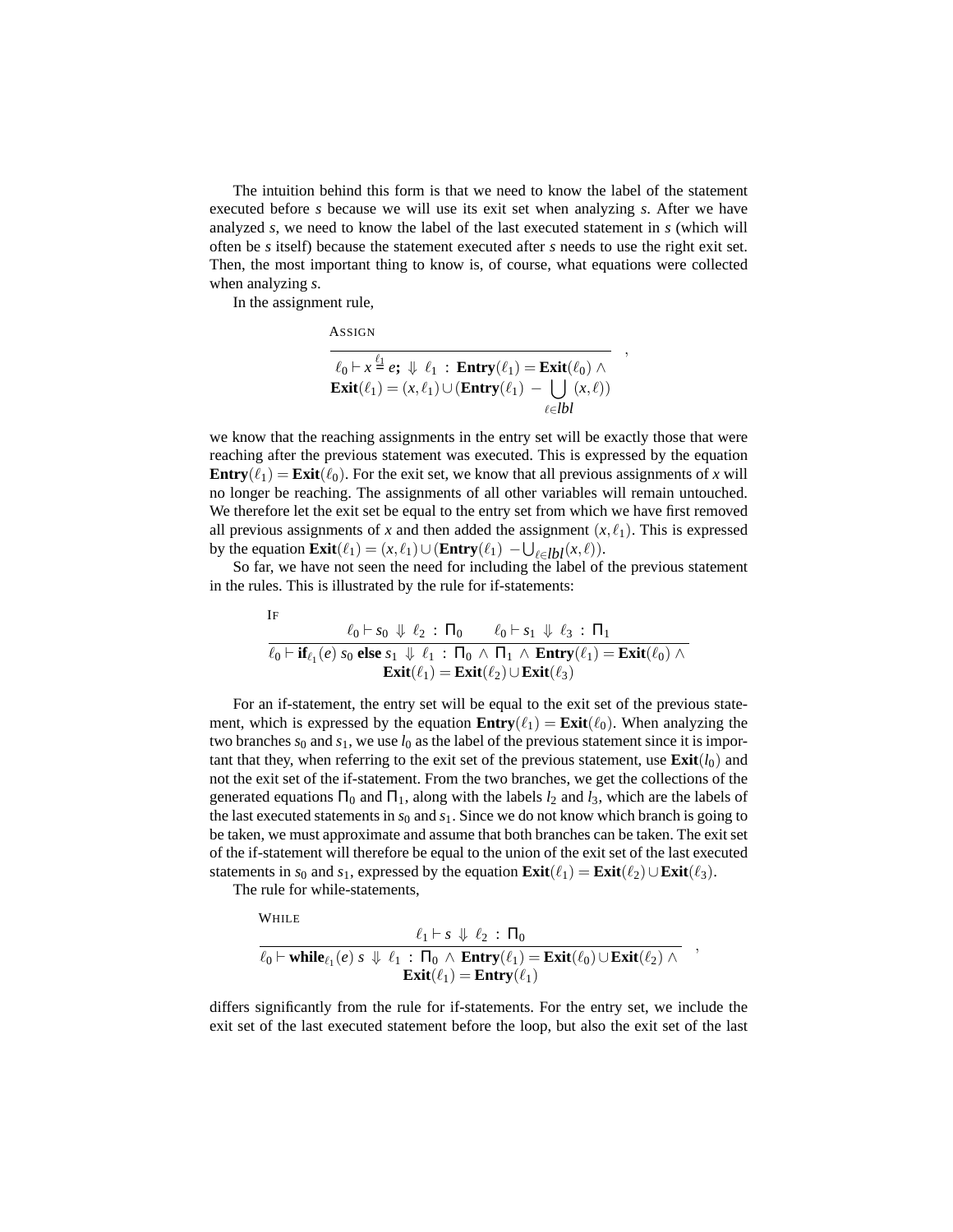executed statement in the loop body. We must do this because there are two execution paths leading to the while loop. The first is from the statement executed before the loop, and the second from executing the loop body. For the exit set, we do not know if the body was executed or not. We could, therefore, let the exit set be equal to the union of the entry set of the while-statement and the exit set of the last executed statement in *s*. Since this is exactly what the entry set is defined to be, we just let the exit set be equal to the entry set. When analyzing the body of the loop we must once again approximate. The first time  $s$  is executed, it should use the exit set of  $l_0$ , since that was the last statement executed. The second time and all times after that, it should instead use the exit set of  $l_1$ , since the body of the while loop was the last statement executed. We approximate this by not separating the two cases and always use  $l_1$  as the label of the previous statement.

We do not have a special rule for programs. Instead, we treat a program as a block statement and use the rules for sequential statements, which should not require much description:

> SEQ-EMPTY  $\overline{\ell_0 \vdash \{\}\Downarrow \ell_0 : \emptyset}$  $S<sub>FO</sub>$  $\ell_0 \vdash s_1 \Downarrow \ell_1 : \Pi_1 \cdots \ell_{n-1} \vdash s_n \Downarrow \ell_n : \Pi_n$  $\ell_0 \vdash \{s_1 \ldots s_n\} \Downarrow \ell_n : \Pi_1 \wedge \cdots \wedge \Pi_n$

#### **5 Embedding the Analysis into the Prover**

#### **5.1 Encoding the Datatypes**

In order to encode  $\Sigma$ ,  $\Pi$ , and labels, we must declare the types we want to use. We declare **VarSet** which is the type of Σ, **Equations** which is the type of Π and **Label** which is the type of labels. The type of variable names, **Quoted**, is already defined by the system.

In the constructors for  $\Sigma$ , defined by (2), we have, for convenience, replaced the difference operator with the constructor **CutVar**. **CutVar**(s, x) denotes the set expression  $s - \bigcup_{\ell \in \text{Ibl}} (x, \ell)$ . Our constructors are defined as function symbols by the following code:

```
VarSet Empty;
VarSet Singleton(Quoted, Label);
VarSet Entry(Label);
VarSet Exit(Label);
VarSet Union(VarSet, VarSet);
VarSet CutVar(VarSet, Quoted);
```
The constructors for  $\Pi$ , defined by (1), are defined analogously to the ones for  $\Sigma$ :

```
Equations None;
Equations EntryEq(Label, VarSet);
Equations ExitEq(Label, VarSet);
Equations Join(Equations, Equations);
```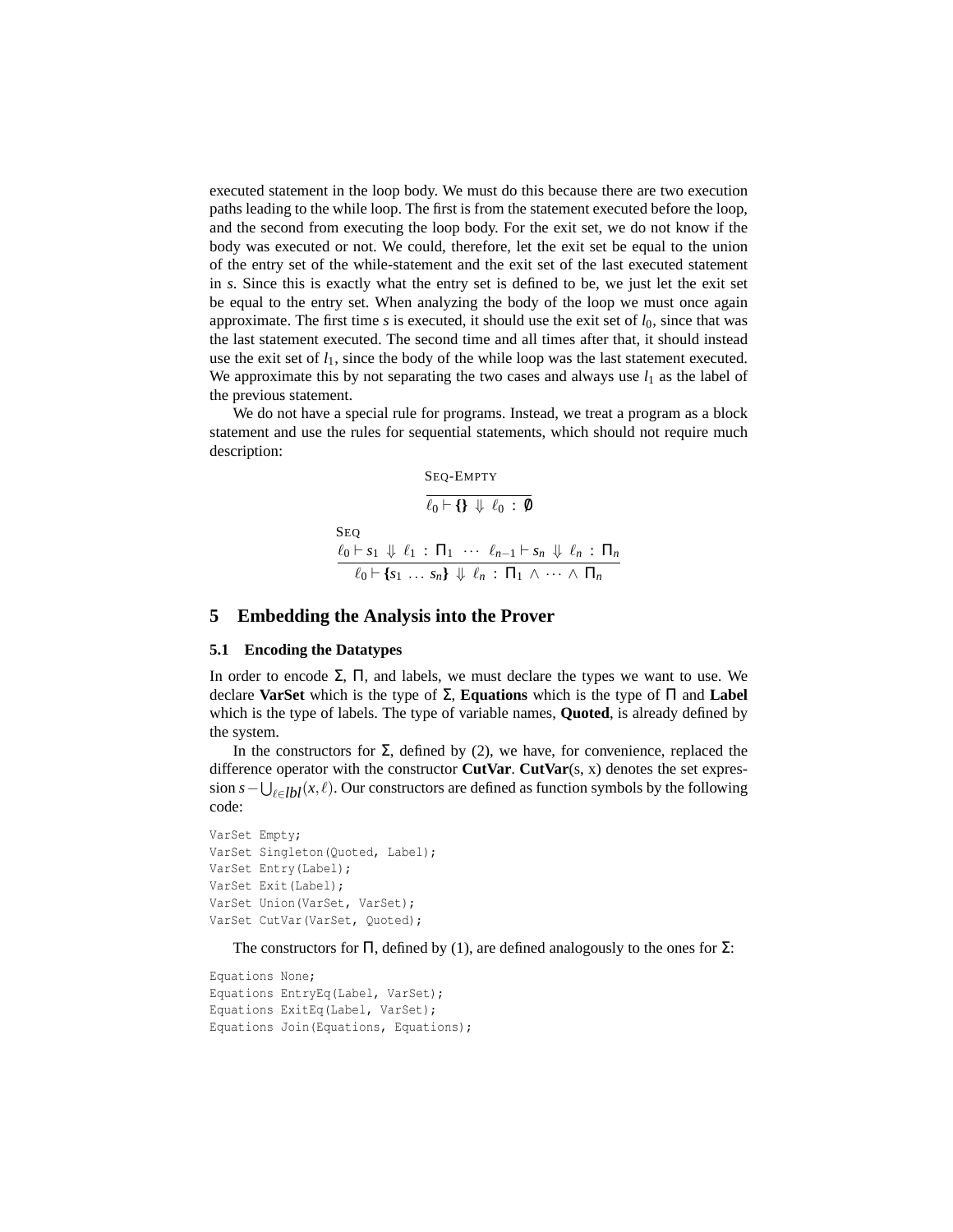The KeY system does not feature a unique labeling of statements so we need to annotate each statement ourselves. In order to generate the labels we define the **Zero** and **Succ** constructors with which we can easily enumerate all needed labels. The first label will be **Zero**, the second **Succ(Zero)**, the third **Succ(Succ(Zero))**, and so on.

Label Zero; Label Succ(Label);

Since the rules of the analysis refer back to the exit set of the previous statement, there is a problem with handling the very first statement of a program (which does not have any previous statement). To solve this problem we define the label **Start** which we exclusively use as the label of the (non-existing) statement before the first statement. When solving the equations we let the exit set of this label, **Exit(Start)**, be the empty set.

Label Start;

Since one can only attach *formulas* to embedded Java programs, we need to wrap our parameters in a predicate. The parameters we need are exactly those used in our judgments,

$$
\ell_0 \vdash s \Downarrow \ell_1 : \Pi .
$$

We wrap the label of the previous statement,  $\ell_0$ , the label of the last executed statement,  $\ell_1$ , and the collection of equations,  $\Pi$ , in a predicate called *wrapper* (we do not need to include the statement *s* since the wrapper will be attached to it). In the predicate, we also include two labels needed for the generation of the labels used for annotating the program: the first unused label before annotating the statement and the first unused label after annotated the statement. The wrapper formula looks as follows:

wrapper(Label, Label, Equations, Label, Label);

#### **5.2 Encoding the Rules**

Before implementing the rules of our analysis as taclets, we declare the variables that we want to use in our taclets. These declarations should be fairly self explanatory.

```
program variable #x;
program simple expression #e;
program statement #s, #s0, #s1;
Equations pi0, pi1, pi2;
Label lbl0, lbl1, lbl2, lbl3, lbl4, lbl5;
Quoted name;
```
We now look at how the rules of the analysis are implemented and start with the rule for empty block statements. When implemented as a taclet we let it match an empty block statement, written as **<{ {} }>**, and a wrapper formula where the first argument is equal to the second argument, the collection of equations is empty, and the fourth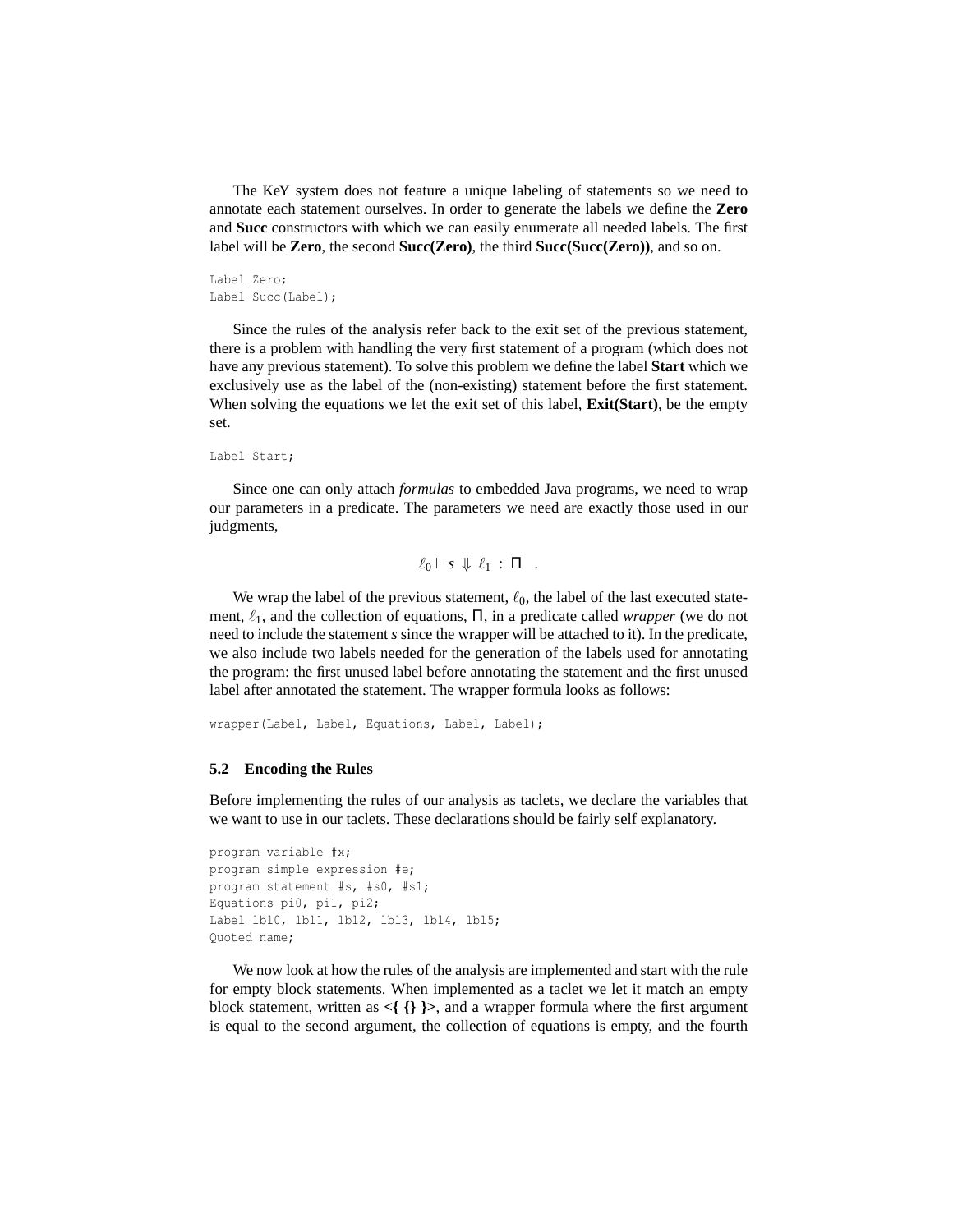argument is equal to the fifth. The formula pattern is written as **wrapper(lbl0, lbl0, None, lbl1, lbl1)**. The action that should be performed when this rule is applied is that the current proof branch should be closed. This is the case because the Seq-Empty rule has no premises. The complete taclet is written as follows:

```
rdef_seq_empty {
 find (==> <{{}}>(wrapper(lbl0, lbl0, None, lbl1, lbl1)))
close goal
};
```
The rule for non-empty block statements is a bit more tricky. The rule handles an arbitrary number of statements in a block statement. This is, however, hard to express in the taclet language. Instead, we modify the rule to separate the statements into the head and the trailing list. This is equivalent to the original rule except that a block statement needs one application of the rule for each statement it contains. After being modified, the rule looks like this, where we let  $\bar{s}_2$  range over lists of statements:

> SEQ-MODIFIED  $\ell_0 \vdash s_1 \Downarrow \ell_1 : \Pi_1 \qquad \ell_1 \vdash \{\bar{s_2}\} \Downarrow \ell_2 : \Pi_2$  $\ell_0 \vdash \{s_1 \, s_2\} \Downarrow \ell_2 : \Pi_1 \wedge \Pi_2$

When implemented as a taclet, we let it match the head and the tail of the list, written as  $\langle \cdot, \cdot \cdot \cdot \cdot \rangle$ . In this pattern, #**s1** matches the head and the dots, ... ...<sup>2</sup>, match the tail. We also let it match a wrapper formula containing the necessary labels together with the conjunction of the two collections of equations  $\Pi_1$  and  $\Pi_2$ . For each premise, we create a proof branch by using the **replacewith** action. Note how the two last labels are threaded through the taclet:

```
rdef_seq {
 find (==> <{.. #s1 ...}>(wrapper(lbl0, lbl2, Join(pi1, pi2), lbl3, lbl5)))
 replacewith (==> <{#s1}>(wrapper(lbl0, lbl1, pi1, lbl3, lbl4)));
 replacewith (==> <{.. ...}>(wrapper(lbl1, lbl2, pi2, lbl4, lbl5)))
};
```
In the rule for assignments, we must take care of the annotation of the assignment. Since we know that the fourth argument in the wrapper predicate is the first free label, we bind  $1b11$  to it. We then use  $1b11$  to annotate the assignment. Since we have now used that label, we must increment the counter of the first free label. We do that by letting the fifth argument be the successor of lbl1. (Remember that the fifth argument in the wrapper predicate is the first free label after annotated the statement.) In the taclet we use a **varcond** construction to bind the name of the variable matching  $\#x$  to name.

```
rdef_assign {
 find (==> <{#x = #e; } >
  (wrapper(lbl0, lbl1,
           Join(EntryEq(lbl1, Exit(lbl0)),
```
<sup>&</sup>lt;sup>2</sup> The leading two dots match the surrounding context which for our analysis is known to always be empty. They are however still required by the KeY system.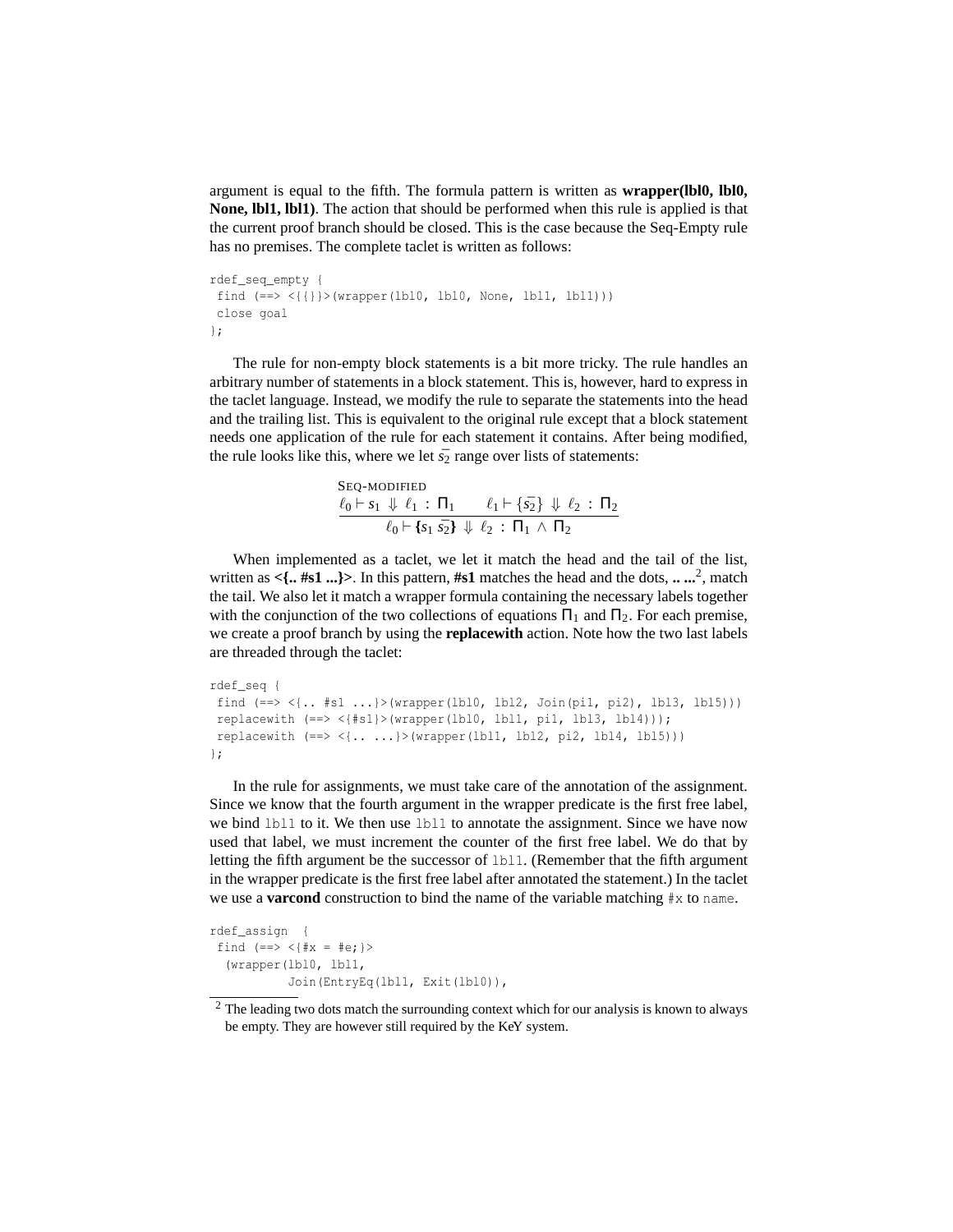```
ExitEq (lbl1, Union(Singleton(name, lbl1),
                                   CutVar(Entry(lbl1), name)))),
          lbl1, Succ(lbl1)))varcond (name quotes #x)
close goal
};
```
The taclet for if-statements is larger than the previously shown taclets, but since it introduces no new concepts, it should be easily understood:

```
rdef_if {
find (==> {if(Fe) #s0 else #s1})(wrapper(lbl0, lbl1,
          Join(Join(pi0, pi1),
                Join(EntryEq(lbl1, Exit(lbl0)),
                     ExitEq (lbl1, Union(Exit(lbl2), Exit(lbl3))))),
           lbl1, lbl5)))
  replacewith (==> <{#s0}>(wrapper(lbl0, lbl2, pi0, Succ(lbl1), lbl4)));
  replacewith (==> <{#s1}>(wrapper(lbl0, lbl3, pi1, lbl4, lbl5)))
};
```
This is also the case with the taclet for while-statements and it is, therefore, left without further description:

```
rdef_while {
 find (==> \langle \text{while} (\#e) \#s \rangle)(wrapper(lbl0, lbl1,
           Join(pi0, Join(EntryEq(lbl1, Union(Exit(lbl0), Exit(lbl2))),
                           ExitEq (lbl1, Entry(lbl1)))),
           lbl1, lbl3)))
  replacewith (==> <{#s}>(wrapper(lbl1, lbl2, pi0, Succ(lbl1), lbl3)))
};
```
#### **5.3 Experiments**

We have tested the implementation of our analysis on a number of different programs. For all tested programs the analysis gave the expected entry and exit sets, which is not that surprising since there is a one-to-one correspondence between the rules of the analysis and the taclets implementing them.

As an example, consider the minimal program  $a = 1$ ;, consisting of only an assignment. We embed this program in a formula, over which we existentially quantify the equations, s, the label of the last executed statement, 1b10, and the first free label after annotated the program, lbl1:

```
ex lbl0:Label. ex s:Equations. ex lbl1:Label.
 <{ a = 1; }>wrapper(Start, lbl0, s, Zero, lbl1)
```
When applying the rules of the analysis, the first thing that happens in that lbl0, s, and lbl1 are instantiated with meta variables. This is done by a built-in rule for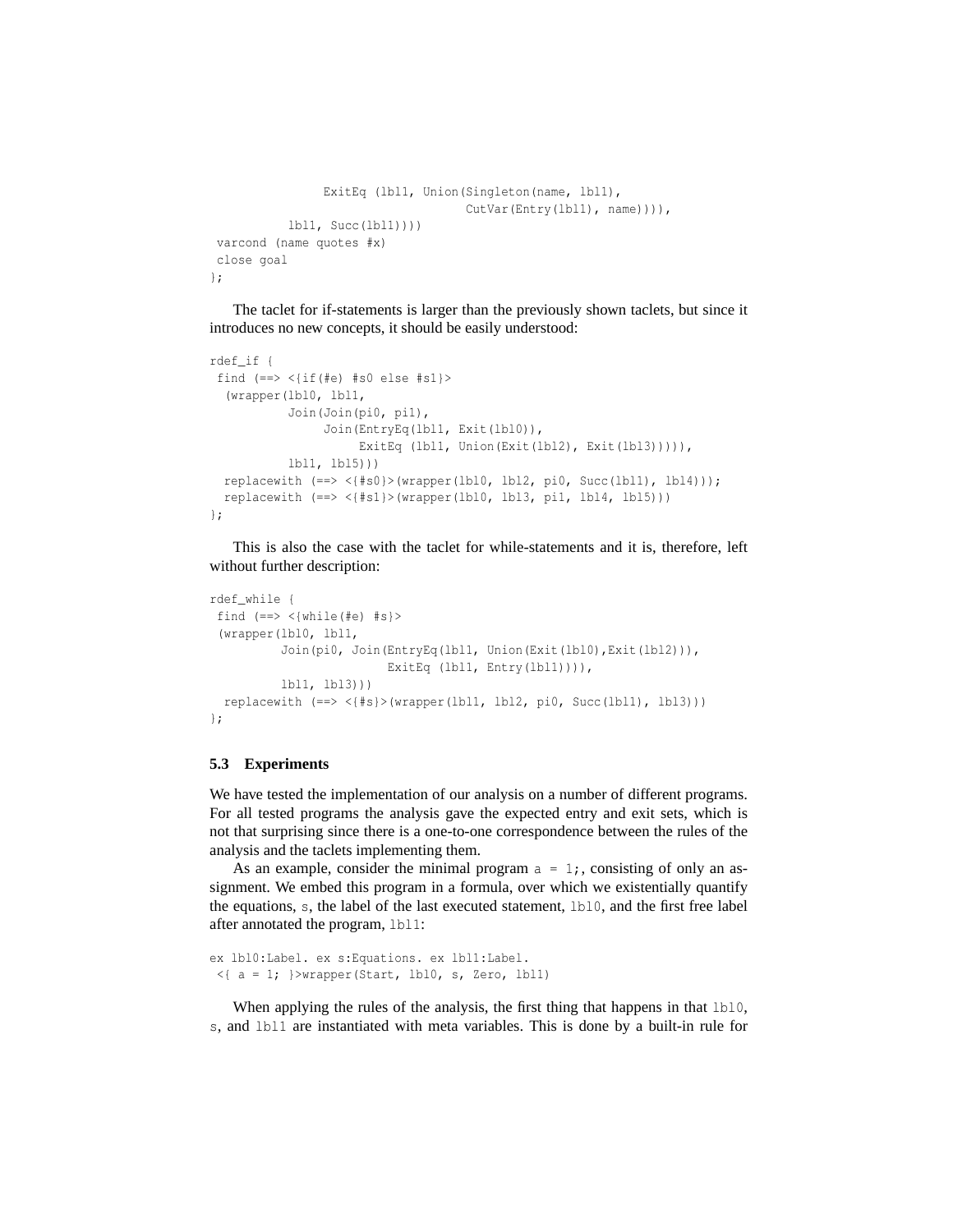existential quantification. The resulting formula is the following where  $L_0$ , S and  $L_1$  are meta variables:

```
\langle \{ a = 1; \} \ranglewrapper(Start, LO, S, Zero, L1)
```
We know that the KeY system will succeed in automatically applying the rules since the analysis is complete and, therefore, works for all programs. Being complete is an essential property for all program analyses and for our analysis it is easy to see that for any program there exists a set of equations which characterize the reaching information of the program.

When the proof has been created, we fetch the instantiation of all meta variables, which for our example are the following.

```
{
S : Equations =
   Join(
    EntryEq(L0, Exit(Start)),
     ExitEq (L0, Union(Singleton(a, L0), CutVar(Entry(L0), a)))),
 L0 : Label = Zero,
LI : Label = Succ(L0)}
```
We take these constraints and let a stand-alone constraint solver solve them. Recall that the analysis is divided into two parts. The first part, which is done by the KeY system, is to collect the constraints. The second part, which is done by the constraint solver, solves the constraints.

The constraint solver extracts the equations from the constraints and solves them yielding the following sets, which is the expected result:

 $Entry_0 = {}$ Exit\_0 = { $(a, 0)$ }

## **6 Conclusions**

It is interesting to see how well-suited an interactive theorem prover such as the KeY system is to embed the reaching definitions analysis in. One reason for this is that the rules of the dynamic logic are, in a way, not that different from the rules of the analysis. They are both syntax-driven, i.e., which rule to apply is decided by looking at the syntactic shape of the current formula or statement. This shows that theorem provers with free variables or meta variables can be seen as not just theorem provers for a specific logic but, rather, as generic frameworks for syntactic manipulation of formulas. Having this view, it is not that strange that we can be rather radical and disregard the usual semantic meaning of the tactic language, and use it for whatever purpose we want.

The key feature that allows us to implement our analysis is the machinery for meta variables, that we use to create a bi-directional flow of information. Using meta variables, we can let our analysis collect almost any type of information. We are, however,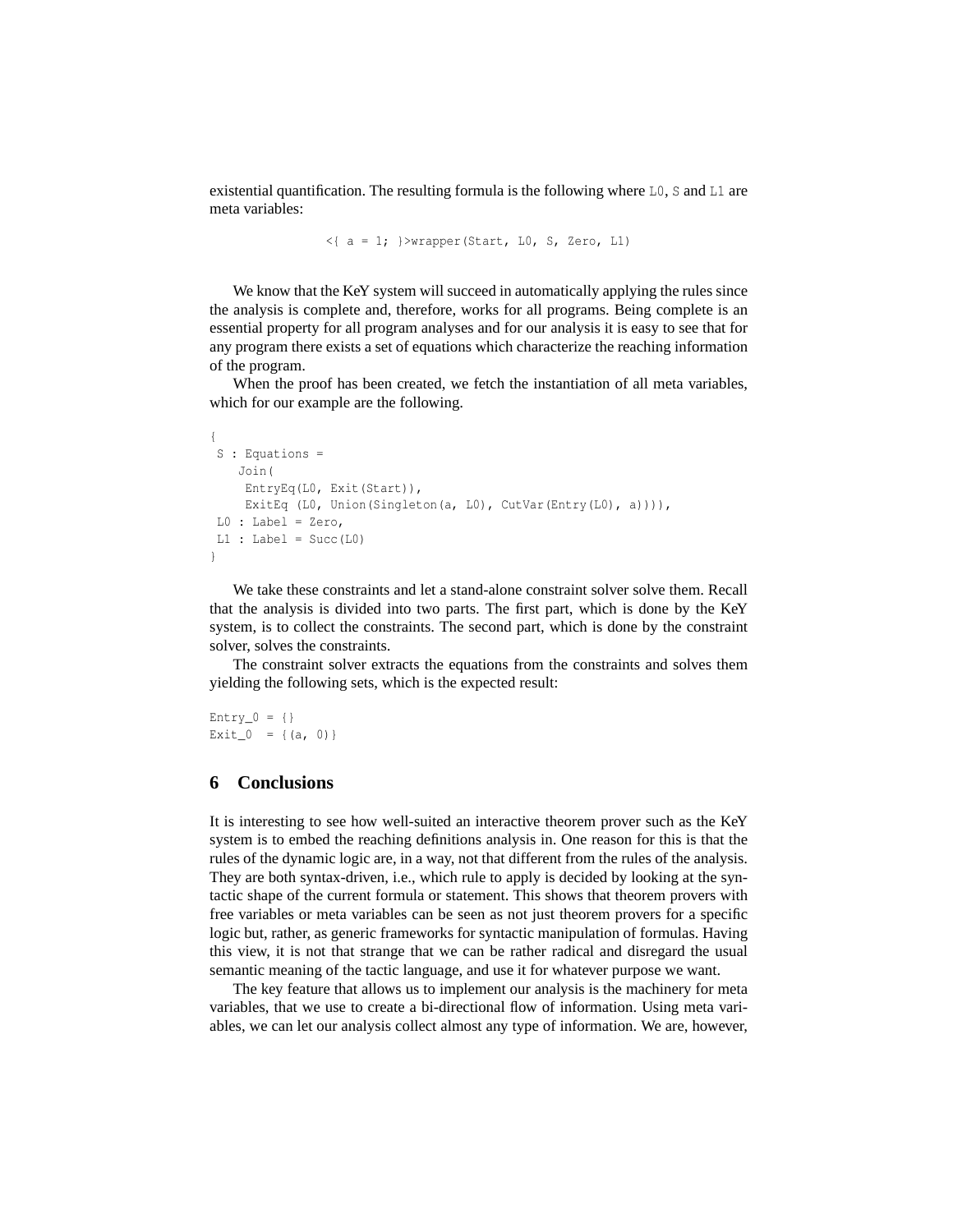limited in what calculation we can do on the information. So far, we cannot do any calculation on the information while constructing the proof. We cannot, for example, do any simplification of the set expressions. One possible way of overcoming this would be to extend the constraint language to not just include syntactic constraints but also semantic constraints.

When it comes to the efficiency of the implementation of the constraint-generation part, it is a somewhat open issue. One can informally argue that the overhead of using the KeY system, instead of writing a specialized tool for the analysis, should be a constant factor. It might be the case that one needs to optimize the constraint solver to handle unification constraints in a way that is more efficient for the analysis. An optimized constraint solver should be able to handle all constraints, generated by the analysis, in a linear way.

# **7 Future Work**

This work presented in this paper is a starting point and opens up for a lot of future work:

- **–** Try different theorem provers to see how well the method presented in this paper works for other theorem provers.
- **–** Further analyse the overhead of using a theorem prover to implement program analyses.
- **–** Modify the calculus of the KeY prover to make use of the information calculated by the program analysis. We need to identify where the result of the analysis can help and how the rules of the calculus should be modified to use it. It is when this is done that the true potential of the integration is unleashed.
- **–** Explore other analyses. We chose to implement the *reaching definitions analysis* because it is a well known and simple analysis that is well suited for illustrating our ideas. Now that we have shown that it is possible to implement a static program analysis in the KeY system, it is time to look for the analyses that would benefit the KeY system the most. Among the possible candidates for this are:
	- An analysis that calculates the possible side-effects of a method. For example what objects and variables that may change.
	- A path-based flow analysis helping the KeY system to resolve aliasing problems.
	- A flow analysis calculating the set of possible implementation classes of objects. This would help reducing the branching for abstract types like interfaces and abstract classes
	- A null pointer analysis that identifies object references which are not equal to null. This would help the system which currently has to always check whether a reference is equal to null before using it.

One limitation of the sequent calculus in the KeY prover is that the unification constraints, used for instantiating the meta variables, can only express syntactic equality. This is a limitation since it prevents the system from doing any semantic simplification